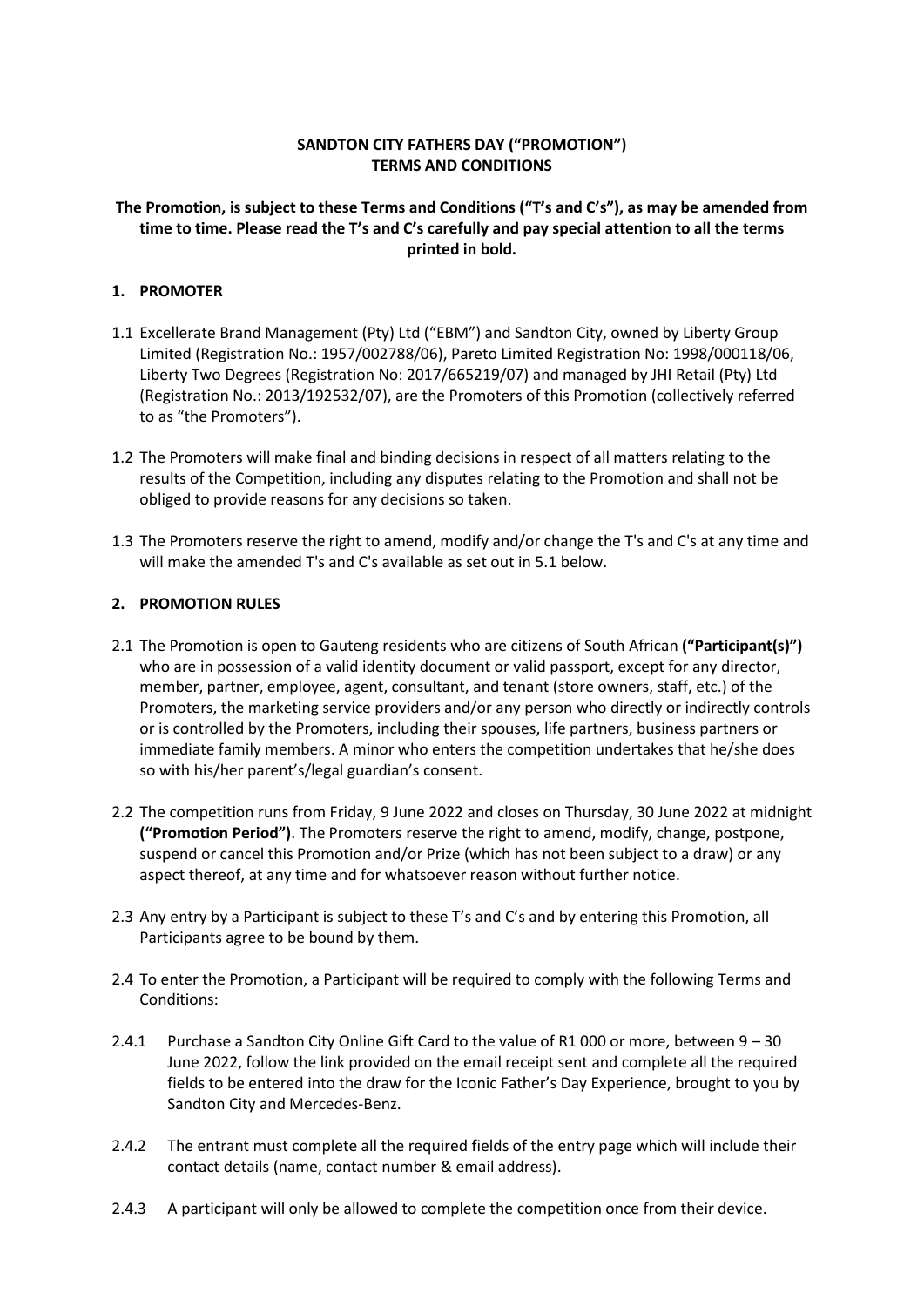2.4.4 By participating in this promotion, the entrant provides the Promoters full consent to use their information in any publication and on any media platform relevant to the competition without any claim to compensation.

## **3. PRIZES**

- 3.1 One of two winners will win a Mercedes-Benz Advance driving course for a father and partner by Mercedes Benz Advance driving instructors. The prize will include the full cover of the course including meals and transport to Zwartkops race track as well as a Mercedes Benz gift pack.
- 3.2 The winners will be contacted via email or telephone and announced on Tuesday, 4 July 2022. ("The Announcement Date").
- 3.3 The winner of the prize will be determined randomly from the base of eligible entrants during the Competition period.
- 3.4 The prize is not transferable and the Prize will not be changed or deferred for any reason whatsoever. The prize is valid till June 2023.
- 3.5 Each winner will be required to collect their prize in person at the Sandton City Centre Management office in Johannesburg and the prize may not be sent via courier. The Promoter may request relevant supporting documentation i.e.: proof of purchase, identity documentation or Affidavit.
- 3.6 Once the Competition Period has expired, the Promoters will use all reasonable efforts between when the Competition ends and the Announcement Date to contact the Winners. The Winners will be contacted **telephonically** during working hours (09:00 – 17:00)**.**
- 3.7 If the Promoters are unable to contact or reach any of the Winners, the entry by that person who cannot be contacted will be disqualified and the runner up, selected by the Promoters will then be determined as the new Winner. That Winner will also be contacted by the Promoters *via*  **the contact details supplied** as soon as reasonably practicable.
- 3.8 The winner will be required to provide their **proof of purchase** of a Sandton City Online Gift Card to the value of R1 000 or more, between 9 - 30 June 2022 to qualify for the prize. If the winner is unable to provide their original receipt, the entry by that person who cannot be qualified will be disqualified and the runner up, selected by the Promoters will then be determined as the new Winner. That Winner will also be required to provide their proof of purchase of a Sandton City Online Gift Card to the value of R1 000 or more, between 9 - 30 June 2022 to qualify for the prize.

#### **4. PUBLICITY AND DATA PRIVACY:**

- 4.1 By entering, a Participant acknowledges and gives express consent on entry that personal information, including without limitation, name, age, address (including postcode), telephone number and/or email address ("Personal Data") will be used in connection with the Competition and will be shared with the Promoters and their agents to the extent necessary to conduct the Promotion.
- 4.2 All Personal Data relating to the Participants will be used solely in accordance with the Consumer Protection Act 68 of 2008, the data protection legislation, and will not be disclosed to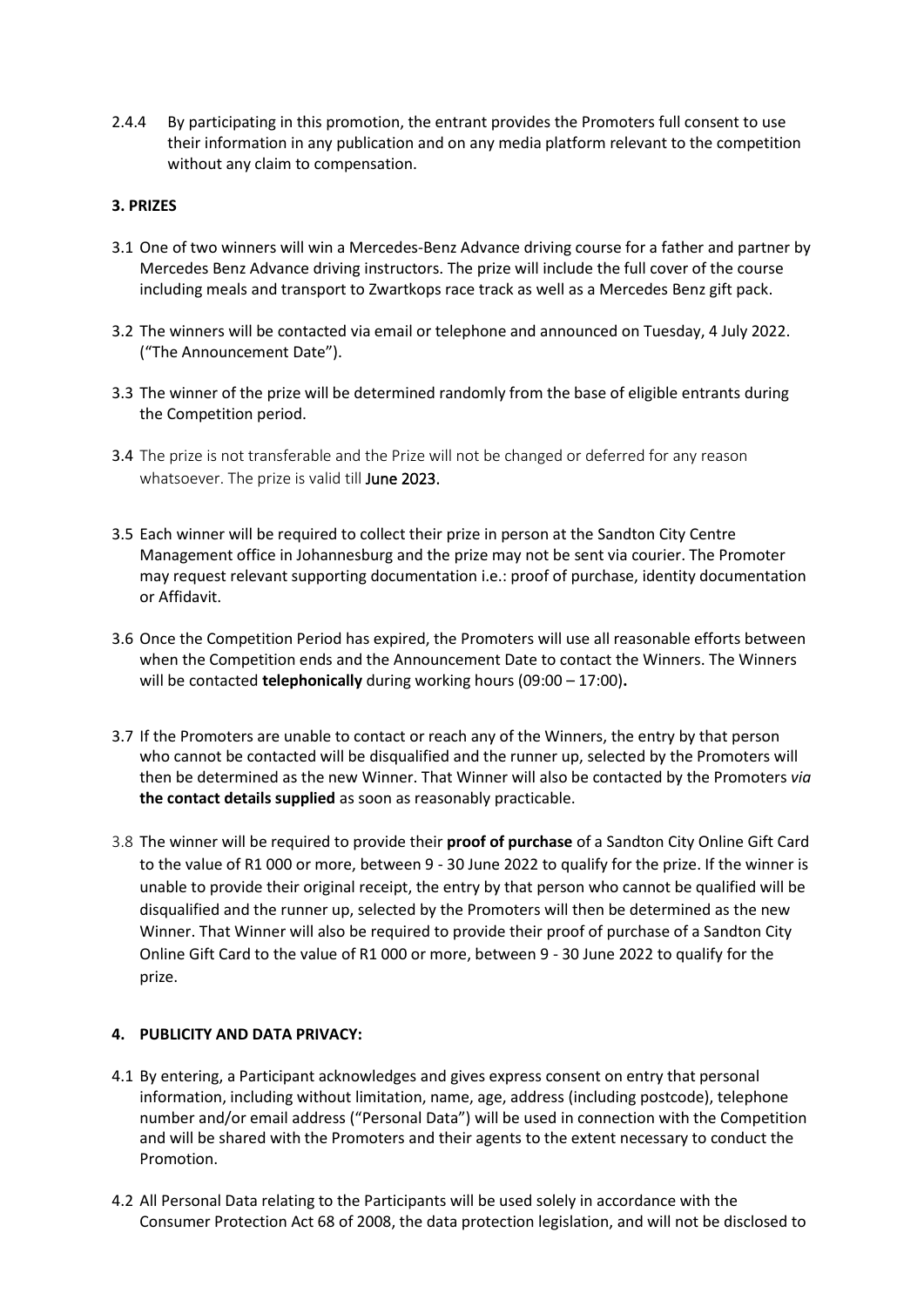any third party, except for the purpose of the Promotion where applicable unless the Participants gave their express consent to this on entry.